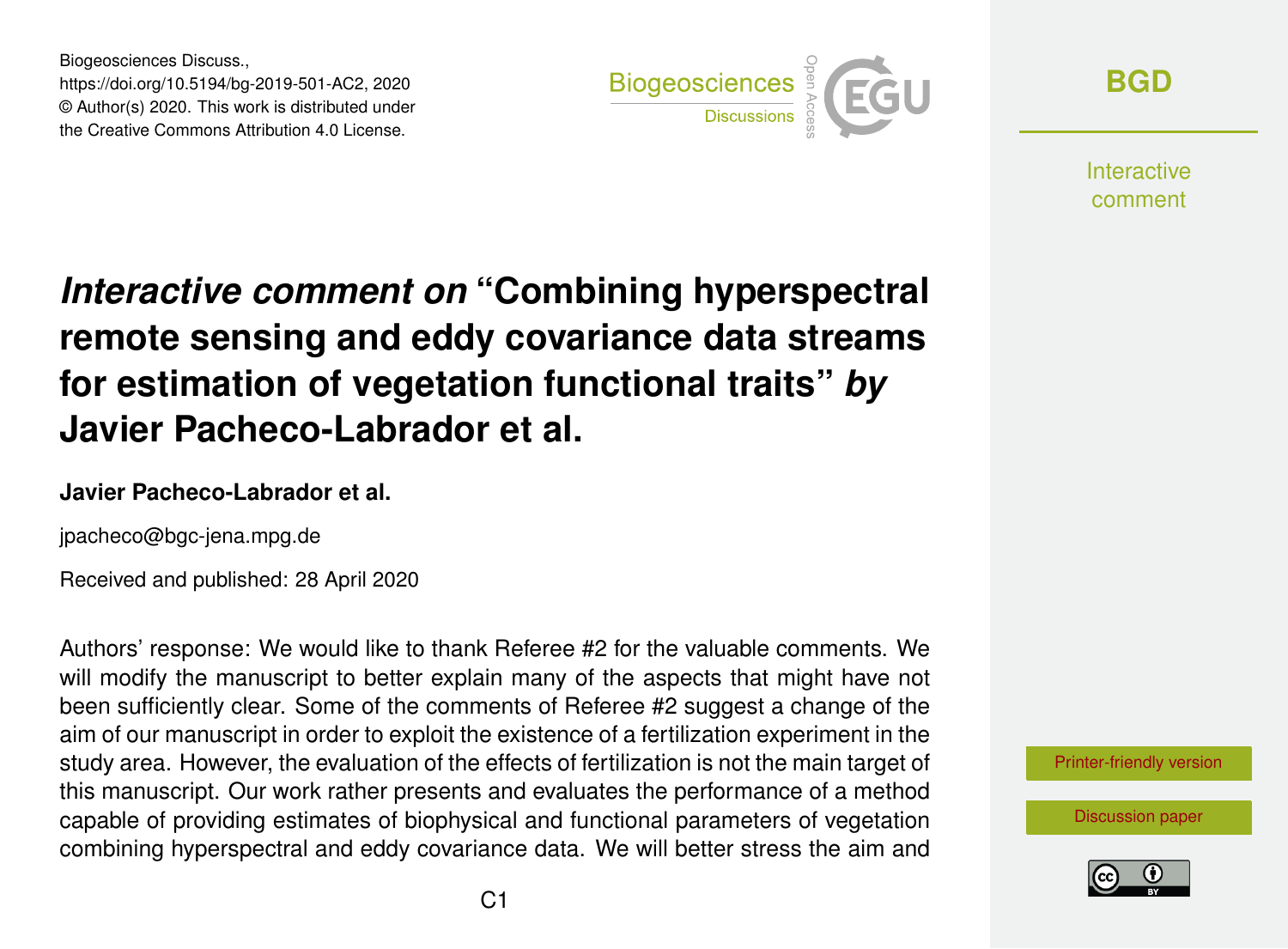scope and improve the discussion about the potential use of this approach at broader scales in the new version of the manuscript. We will also include in the discussion some considerations about the connection of our estimates with the fertilization, more specifically, by analyzing if the estimates are precise enough to discriminate these effects. More specific questions are addressed below.

Also, notice that in the new version we have introduced two changes:

1) A bug in the code that preserved carotenoids in the senescent leaves was been corrected. This has produced minimal differences in the results compared with the previous manuscript version.

2) A third step in the inversion has been implemented and tested to improve the characterization of the relationship between soil moisture and soil resistance to evaporation from the pore space. This had been only commented as a possibility in the discussion, but has been tested in the new version to confirm whether this could increase the certainty of this characterization without strongly modifying the estimates of other functional parameters.

Referee #2 comment: The work by Pacheco-Labrador et al. attempt to combine measured and emulated hyperspectral images with Eddy covariance (EC) flux measurements, to retrieve the tree-grass ecosystem physiological traits. In the work, the authors use a running fertilization experiment to build a model to predict the ecosystem physiological traits such as Vcmax and Ball-berry slope parameter (m). the authors do an inversion to the SCOPE model, and specifically the senSCOPE model that takes into consideration the senescence of leaves in the ecosystem. The measurements include three flux towers, one for each fertilization treatment. High spatial resolution airborne hyperspectral images have been taken during the experiment over the experiment. Also, isotopic samples were taken from the ecosystem as well. The emulated data used to introduce the potential of future satellite missions for ecosystem physiological traits retrieval. It is highly noticeable that the works contain a large amount of data

# **[BGD](https://www.biogeosciences-discuss.net/)**

Interactive comment

[Printer-friendly version](https://www.biogeosciences-discuss.net/bg-2019-501/bg-2019-501-AC2-print.pdf)

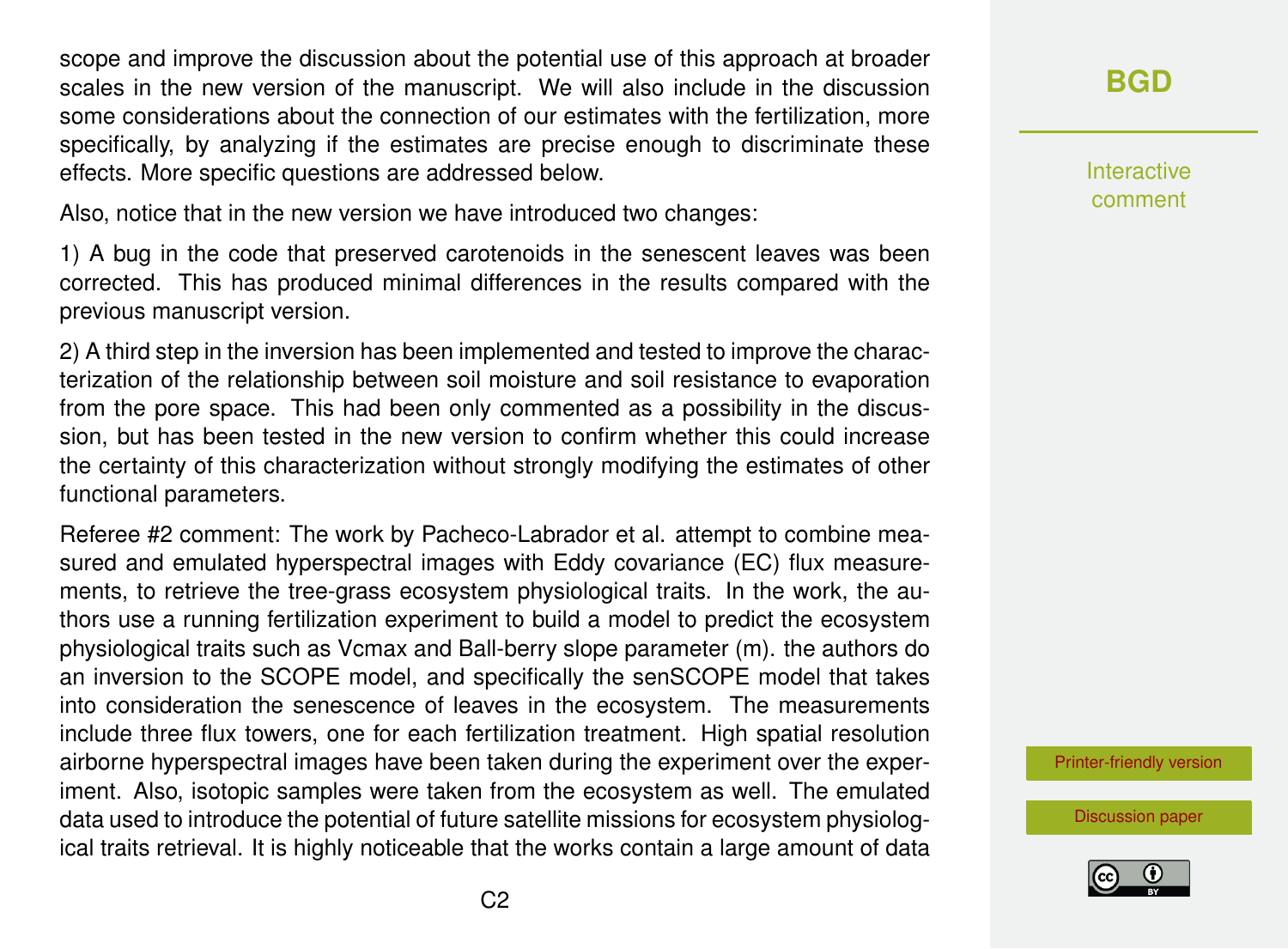from many years of measurements. Moreover, the combination of the fertilization treatments, in the heterogeneous ecosystem, using a wide range of measurements should bring to a robust understanding of the ecosystem physiological behavior. The use in the SCOPE model also allows to combine spectral and physical parameters measurements to retrieve ecosystem physiological parameters. However, reading through the manuscript leads to the filling that the current work was mainly the building of the model and less to achieve an understanding of the ecosystem relation between the measured spectral data and the physiological traits.

Authors' response: We agree with Referee #2 that the aim of our manuscript is not achieving an understanding of the ecosystem relation between the measured spectral data and the physiological traits. We aim to provide a method capable of filling a knowledge gap on the spatio-temporal distributions of key functional traits controlling carbon and water exchange, -such as Vcmax or the Ball-Berry slope m- by combining novel spaceborne hyperspectral imagery and eddy covariance fluxes. This gap implies for example the use of tabulated values of these parameters in terrestrial biosphere models which inflate uncertainties of predicted fluxes (see Rogers et al., 2017 or Walker et al., 2017); in this context, the use of novel remote sensing data, such as hyperspectral imagery, can contribute to better monitor and characterize vegetation function (Schimel et al., 2019)). This manuscript is a first step in a hypothesis that if successful, would allow estimating the temporal variability of these parameters in numerous ecosystem stations covering different biomes; and later on use this information to globally upscale this information (see Moreno et al., 2018 or Walker et al., 2017); which would allow filling a knowledge gap that limits the understanding and modeling of carbon and water fluxes.

Therefore, our manuscript focuses on presenting and testing the robustness of a method that could potentially be the basis of a global spatiotemporal characterization of key functional traits of vegetation. In this context, we do not aim to assess the effects of fertilization but rather the capability of capturing temporal dynamics. We use a study

# **[BGD](https://www.biogeosciences-discuss.net/)**

Interactive comment

[Printer-friendly version](https://www.biogeosciences-discuss.net/bg-2019-501/bg-2019-501-AC2-print.pdf)

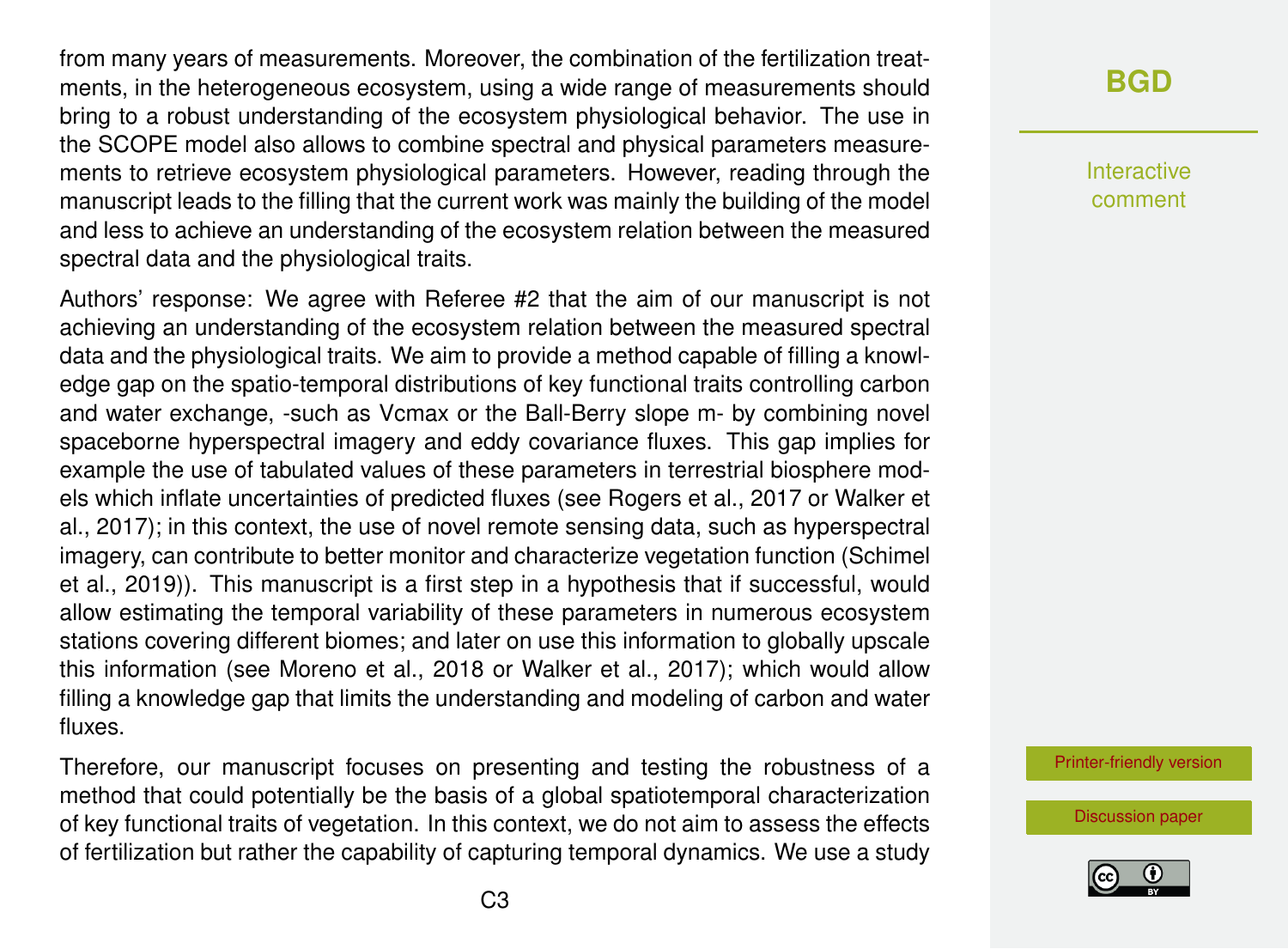site undergoing manipulation since it offers some advantages to test this methodology such as repeated eddy covariance fluxes in each campaign (three towers operate) and spatial variability in the biochemical, structure and function of vegetation that allow us to understand the robustness of the retrievals. The evaluation of vegetation responses to fertilization is a very interesting research question and several coauthors of this manuscript lead research in that direction, existing currently several works in preparation for submission, under review, or even accepted for publication in different journals. In general, these works require time series of different observations which are denser than the yearly airborne campaigns that we use in this manuscript.

We would also like to stress that in this manuscript we do not develop senSCOPE; this model is presented in another manuscript that for practical purposes has been openly archived (Pacheco-Labrador et al., 2020) and that is currently under review in another journal. The current manuscript presents an inversion approach that can be applied both to senSCOPE and SCOPE with the main aim of simultaneously estimating biophysical and functional traits. We test this approach in a complex ecosystem combining two vegetation layers with very different properties and phenology. Results suggest that the method is robust to several sources of uncertainty and that it would likely perform even better in other sites where models assumptions are better met.

We will clarify the aim and overarching goal of our manuscript in the text. Also, we will discuss which parameters might have been estimated with precision enough to reproduce responses expected from fertilization, in particular of Nitrogen.

References:

Rogers, A., Medlyn Belinda, E., Dukes Jeffrey, S., Bonan, G., Caemmerer, S., Dietze Michael, C., Kattge, J., Leakey Andrew, D.B., Mercado Lina, M., Niinemets, Ü., Prentice, I.C., Serbin Shawn, P., Sitch, S., Way Danielle, A., & Zaehle, S. (2017). A roadmap for improving the representation of photosynthesis in Earth system models. New Phytologist, 213, 22-42 Walker, A.P., Beckerman, A.P., Gu, L., Kattge, J., Cernusak Lucas,

# **[BGD](https://www.biogeosciences-discuss.net/)**

Interactive comment

[Printer-friendly version](https://www.biogeosciences-discuss.net/bg-2019-501/bg-2019-501-AC2-print.pdf)

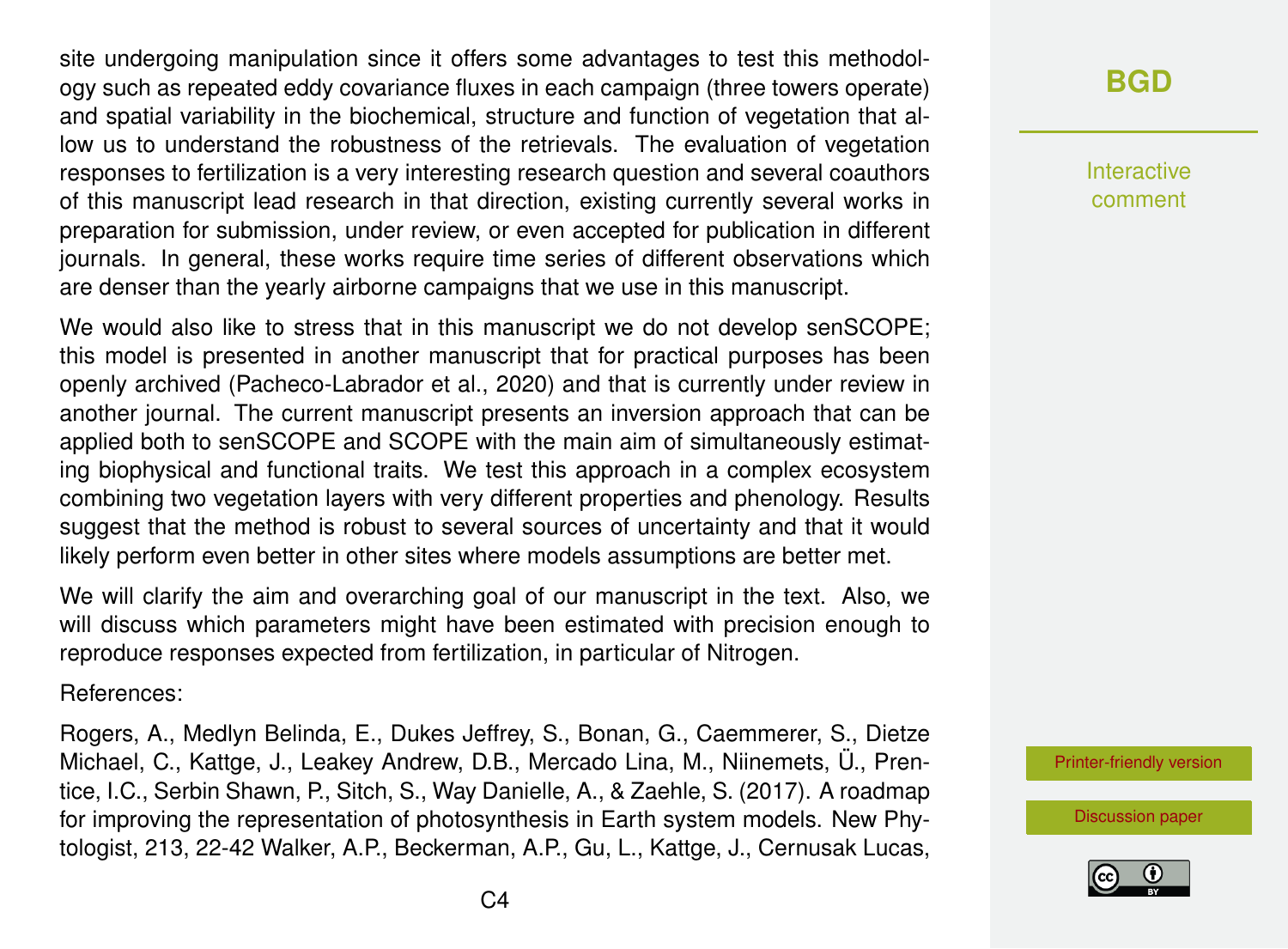A., Domingues, T.F., Scales Joanna, C., Wohlfahrt, G., Wullschleger, S.D., & Woodward, F.I. (2014). The relationship of leaf photosynthetic traits – Vcmax and Jmax – to leaf nitrogen, leaf phosphorus, and specific leaf area: a metaâ $\tilde{A}$ Ranalysis and modeling study. Ecology and Evolution, 4, 3218-3235 Schimel, D., Schneider, F.D., Carbon, J., & Participants, E. (2019). Flux towers in the sky: global ecology from space. New Phytologist, 224, 570-584 Moreno-Martínez, Á., Camps-Valls, G., Kattge, J., Robinson, N., Reichstein, M., van Bodegom, P., Kramer, K., Cornelissen, J.H.C., Reich, P., Bahn, M., Niinemets, Ü., Peñuelas, J., Craine, J.M., Cerabolini, B.E.L., Minden, V., Laughlin, D.C., Sack, L., Allred, B., Baraloto, C., Byun, C., Soudzilovskaia, N.A., & Running, S.W. (2018). A methodology to derive global maps of leaf traits using remote sensing and climate data. Remote Sensing of Environment, 218, 69-88 Pacheco-Labrador, J., El-Madany, T.S., van der Tol, C., Martín, M.P., Gonzalez-Cascon, R., Perez-Priego, O., Guan, J., Moreno, G., Carrara, A., Reichstein, M., & Migliavacca, M. (2020). sen-SCOPE: Modeling radiative transfer and biochemical processes in mixed canopies combining green and senescent leaves with SCOPE. bioRxiv, 2020.2002.2005.935064

Referee #2 comment: Moreover, it is a bit problematic to estimate the model performance in Infront of other estimated values (with their on uncertainties) and not with actual measured values. Estimation of Vcmax from leaves N content (which is also estimated part of the times, according to the authors) required a large number of assumptions and should be done carefully.

Authors' response: This comment is in part related with the fact that the assessments of the estimates and the databases involved have not been adequately described in the manuscript. In connection with comments made by Referee #1, we will improve the description of the different datasets generated and used in the manuscript as well as better justify how the evaluation of the different parameters is carried out. Part of these details will be presented in an additional figure as well as in a supplementary material that will improve the understanding of how and why this evaluation is done.

We acknowledge that the evaluation Cab and Vcmax is indirect, and mainly relies on

**[BGD](https://www.biogeosciences-discuss.net/)**

Interactive comment

[Printer-friendly version](https://www.biogeosciences-discuss.net/bg-2019-501/bg-2019-501-AC2-print.pdf)

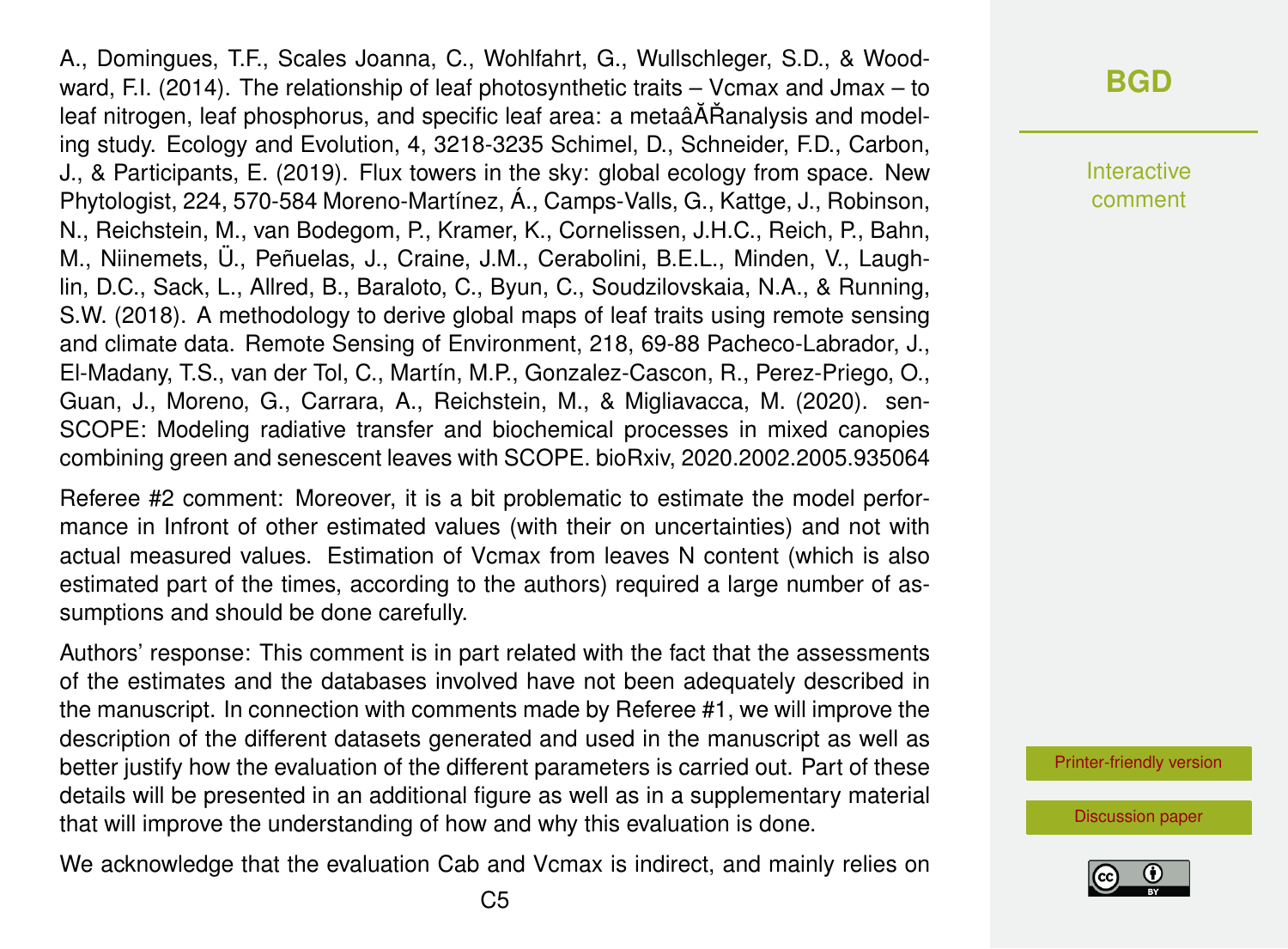nitrogen (N). We must stress that N was measured in the grassland and the trees in all the field campaigns where it is reported and was neither gap-filled nor estimated; this might not have been clear from the manuscript. This evaluation is not a direct comparison with observations of the assessed parameters as we acknowledge in the manuscript, but it is rather an alternative approach to overcome the lack of field observations. Since direct observations are not available for all the campaigns, we used additional estimates of these parameters as a reference to compare our estimates. However, we are aware and acknowledge that this is not a direct comparison. The lack of field observations representative of eddy covariance footprint-scale areas is usual problem in remote sensing, especially for functional traits controlling gas exchange rates such as Vcmax and m. Measurements of these parameters are strongly resource limited and strongly subject of scaling uncertainties when the study features numerous species. In this context, one of the contributions of the manuscript is proposing the use pattern-oriented evaluation approach to assess the estimates of functional traits that might not be frequently available the field.

One of the challenges that this and many other research works face is the evaluation of remote sensing based estimates. Mediterranean tree-grass (and other) ecosystems feature high species richness and spatial variability in the grassland, and a heterogeneity imposed by the coexistence of scattered tress and the grassland itself. This spatial variability must be accounted for during the estimation of ecosystem-scale vegetation parameters; which means that measurements must be taken at different locations and vegetation types, and then integrated according to the representativeness of the different samples in the ecosystem. This requires a sampling large enough (e.g., number, distribution and size of samples) to provide robust values, representative of the ecosystem. This is possible for biophysical parameters estimated via destructive sampling of vegetation material or canopy-scale technics: leaf biochemical contents or leaf area index. These parameters can be determined from samples of vegetation where the representativeness and individual values of the parameters of each species do not need to be individually measured; which reduces uncertainties propagated in the up**[BGD](https://www.biogeosciences-discuss.net/)**

Interactive comment

[Printer-friendly version](https://www.biogeosciences-discuss.net/bg-2019-501/bg-2019-501-AC2-print.pdf)

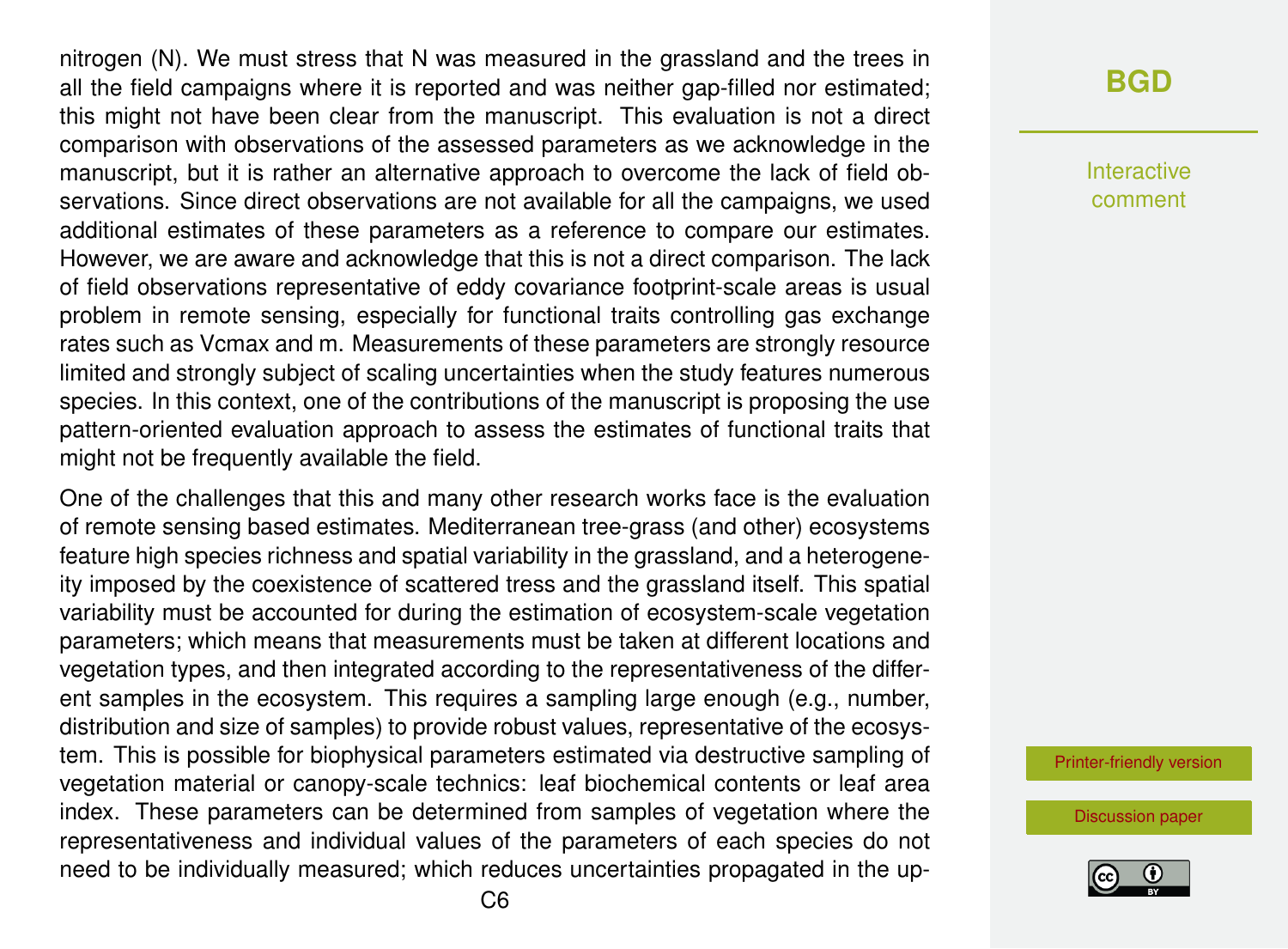scaling (e.g., sampling all the vegetation material inside quadrants of known area). Years of sampling experience have shown the researchers working in our study site, the sampling strategy required to properly characterize the different vegetation types, according to their spatial and temporal variability (e.g., see Mendiguren et al., 2015 or Melendo-Vega et al., 2017).

However, functional parameters such as Vcmax or the Ball-Berry model slope m cannot be determined from bulk samples of vegetation; but must be measured leaf by leaf using gas exchange chambers for long periods of time (e.g. 40 min). Considering that the objective of such measurements would be providing values of the functional parameters representative of the eddy covariance footprint, the high spatial variability and species richness (quite evenly distributed in the grassland) would make necessary a huge number of measurements which could not be acquired due to time and technical limitations. Also, since these measurements would be species-based, the up-scaling process would be prone to high uncertainty. This problem is not only related to the study site, but to extensive areas comprehending numerous species or to diverse and rich ecosystems. For these reasons, we propose alternative methods (pattern-oriented evaluation approach) to assess estimates of functional parameters of vegetation. This approach relies on the capability of the model to reproduce expected patterns, either from the literature or from observations, with no prior knowledge about them. In order to evaluate Vcmax we rely on its relationship with nitrogen (N) assuming that the larger the presence of N in the leaf, the larger is the chance that this is placed in the Rubisco enzyme, therefore enhancing Vcmax. The specific relationship between both variables is species-dependent and changes according to different plant strategies. However, the existence of a positive relationship between N and Vcmax is known and has been shown for different vegetation types in the literature (e.g., Quebbeman and Ramirez, 2016; Walker et al., 2014; Feng and Dietze, 2013 or Kattge et al., 2011). Therefore, we exploit this knowledge to assess whether our estimates are plausible and reproduce expected relationships with other parameters or they are just loose equifinality or illposed solutions of the inversion. We are aware that there might sources of uncertainty

#### **[BGD](https://www.biogeosciences-discuss.net/)**

Interactive comment

[Printer-friendly version](https://www.biogeosciences-discuss.net/bg-2019-501/bg-2019-501-AC2-print.pdf)

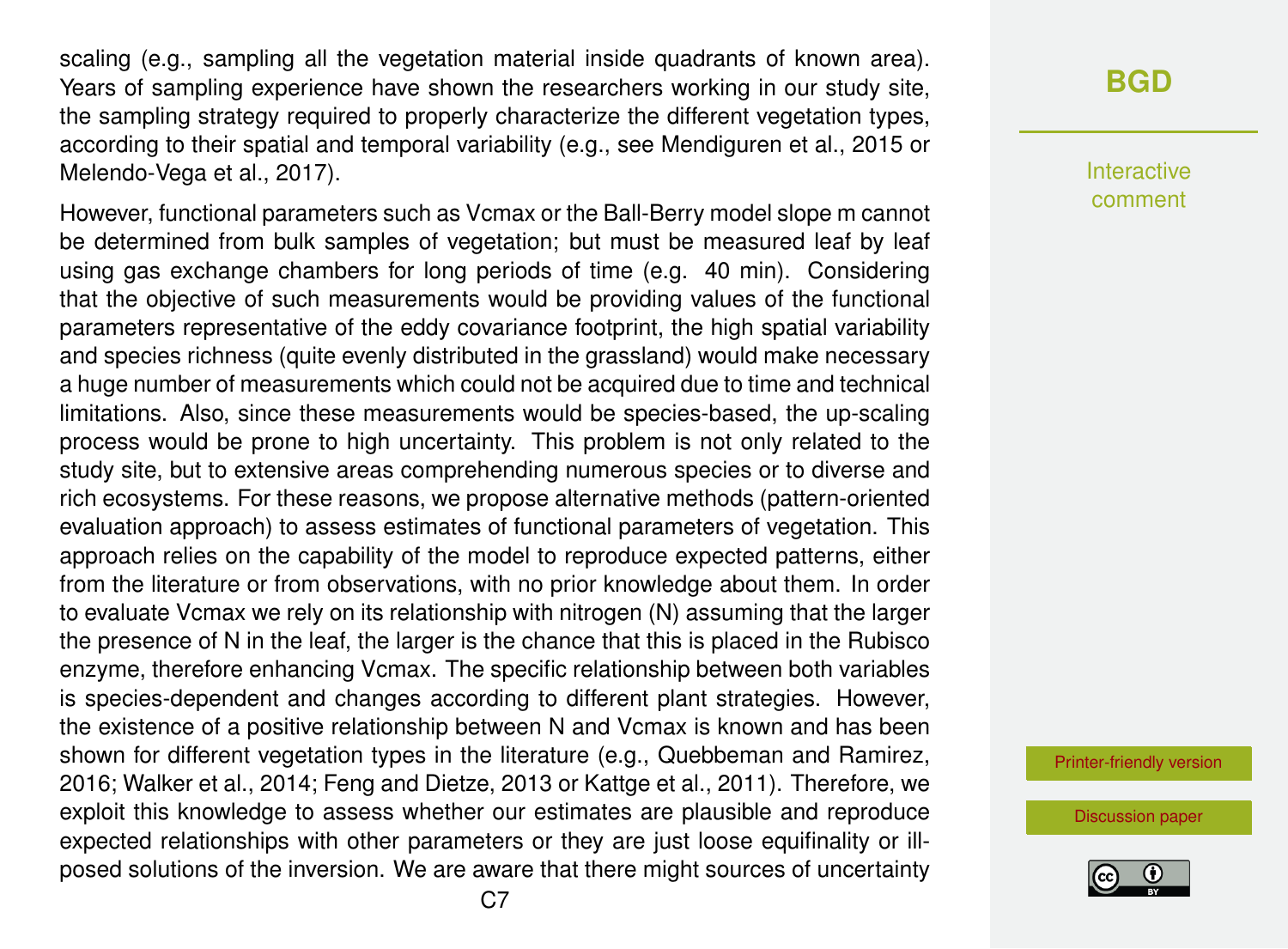but the fact that Vcmax scales with N according to what expect from a large body of literature shows that the retrieval of Vcmax is realistic. In the case of the Ball-Berry model slope m, we use the 13C discrimination as discussed and suggested by Seibt et al., 2008. Under certain conditions 13C discrimination and water use efficiency are inversely related. We are also aware of the limitations of this approach (e.g. Seibt et al., 2008; Medlyn et al., 2017); which we discussed in the manuscript. We took measures to minimize the effect of these additional factors, for example, we evaluated also underlying water use efficiency to minimize the effect of VPD, and considered only estimates close to the peak of the season, since 13C discrimination represents an integrative process whereas the m and uWUE vary in time or are rather instantaneous.

Another vegetation parameter that had to be evaluated indirectly was chlorophyll content since no field measurements in the grassland were available for most of the field campaigns; for this reason, this parameter was also evaluated indirectly. We used the relationship between chlorophyll content (Cab) and nitrogen (N) of the data available in these and other unrelated campaigns (see Melendo-Vega et al., 2017) to estimate grass Cab when missing, and then we scaled using trees Cab estimated in the field with a SPAD meter. On the contrary, the measurement of Cab in trees leaves using a SPAD meter took place in all the campaigns. It relies on solid and extensive datasets as well as on laboratory analyses that coauthors of this manuscript specifically refined to improve the photometric determination of pigments in the Holm oak leaves (Gonzalez-Cascon et al., 2017). Since most of the field estimates rely on the grass Cab-N relationship, we did not compare estimated and field Cab directly, but we rather looked at their relationship with N at ecosystem scale. This will be also clarified in the text.

The evaluation of our estimates is as thorough as possible given the constraints imposed by the ecosystem under study and the availability of data. We have carried out an evaluation effort not typically addressed in this sort of analysis, in order to provide plausible estimates; however, this process requires relying on some assumptions;

# **[BGD](https://www.biogeosciences-discuss.net/)**

Interactive comment

[Printer-friendly version](https://www.biogeosciences-discuss.net/bg-2019-501/bg-2019-501-AC2-print.pdf)

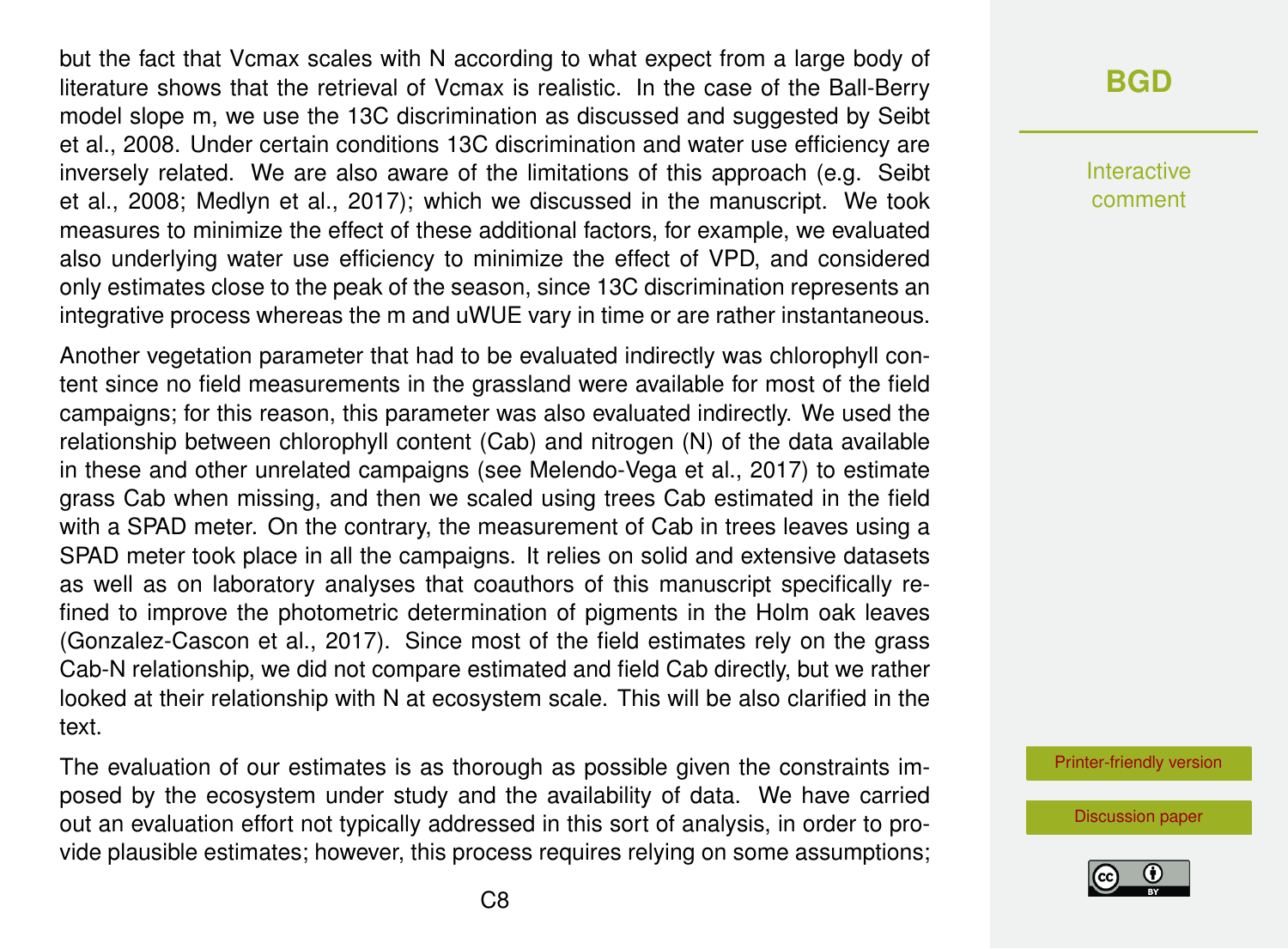which we acknowledge in the manuscript. Many of the works dealing with the inversion of SCOPE evaluate Vcmax against NDVI, or simply comparing predicted and observed fluxes. Our work proposes the use of new evaluation methods that could contribute to other studies in the future.

In order to make this rationale more clear, we have stressed the assumptions behind the evaluations we carried out, especially in the case of the functional parameters, and increased the discussion of the consequences of their violation. We have also stressed the relevance of indirect evaluations when direct one are not feasible; this is necessary since functional parameters are more and more often evaluated from remote sensing, but not direct assessment is always available at this scales.

References:

Mendiguren, G., Pilar Martín, M., Nieto, H., Pacheco-Labrador, J., & Jurdao, S. (2015). Seasonal variation in grass water content estimated from proximal sensing and MODIS time series in a Mediterranean Fluxnet site. Biogeosciences, 12, 5523-5535 Melendo-Vega, J., Martín, M., Pacheco-Labrador, J., González-Cascón, R., Moreno, G., Pérez, F., Migliavacca, M., García, M., North, P., & Riaño, D. (2018). Improving the Performance of 3-D Radiative Transfer Model FLIGHT to Simulate Optical Properties of a Tree-Grass Ecosystem. Remote Sensing, 10, 2061 Quebbeman, J.A., & Ramirez, J.A. (2016). Optimal allocation of leaf-level nitrogen: Implications for covariation of Vcmax and Jmax and photosynthetic downregulation. Journal of Geophysical Research: Biogeosciences, 121, 2464-2475 Walker, A.P., Beckerman, A.P., Gu, L., Kattge, J., Cernusak Lucas, A., Domingues, T.F., Scales Joanna, C., Wohlfahrt, G., Wullschleger, S.D., & Woodward, F.I. (2014). The relationship of leaf photosynthetic traits – Vcmax and Jmax – to leaf nitrogen, leaf phosphorus, and specific leaf area: a metaâÅÅanalysis and modeling study. Ecology and Evolution, 4, 3218-3235 Feng, X., & Dietze, M. (2013). Scale dependence in the effects of leaf ecophysiological traits on photosynthesis: Bayesian parameterization of photosynthesis models. New Phytologist, 200, 1132-1144 Kattge, J., Díaz, S., Lavorel, S., Prentice I, C., et al. (2011). TRY – a **[BGD](https://www.biogeosciences-discuss.net/)**

Interactive comment

[Printer-friendly version](https://www.biogeosciences-discuss.net/bg-2019-501/bg-2019-501-AC2-print.pdf)

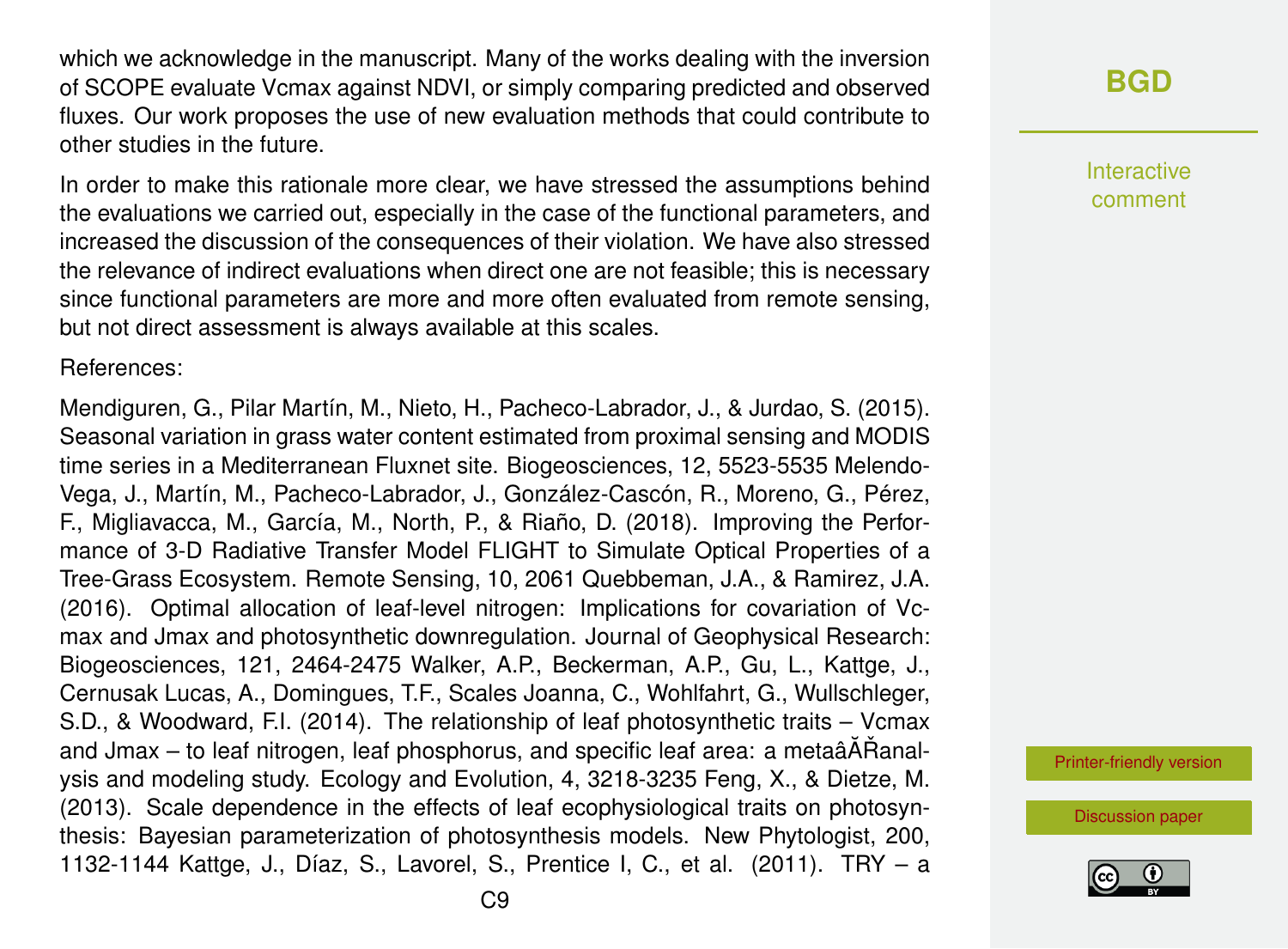global database of plant traits. Global Change Biology, 17, 2905-2935 Seibt, U., Rajabi, A., Griffiths, H., & Berry, J.A. (2008). Carbon isotopes and water use efficiency: sense and sensitivity. Oecologia, 155, 441 Medlyn, B.E., De Kauw, e.M.G., Lin, Y.S., Knauer, J., Duursma, R.A., Williams, C.A., Arneth, A., Clement, R., Isaac, P., Limousin, J.M., Linderson, M.L., Meir, P., MartinâĂŘStPaul, N., & Wingate, L. (2017). How do leaf and ecosystem measures of waterâ $\tilde{A}$ Ruse efficiency compare? New Phytologist, 216, 758-770 Gonzalez-Cascon, R., Jiménez-Fenoy, L., Verdú-Fillola, I., & Martín, M.P. (2017). Short communication: Aqueous-acetone extraction improves the drawbacks of using dimethylsulfoxide as solvent for photometric pigment quantification in Quercus ilex leaves. 2017, 206

Referee #2 comment: To my opinion, this work has a high potential to bring to a better understanding of the ecosystem physiological response through hyperspectral and EC measurements, however, several changes are required: - All the graphs (except to figures 2&3) do not mention the fertilization treatments, maybe this addition can explain part of the variance in the graphs.

Authors' response: We think as the Referee #2 that the analysis of the response to the fertilization of the ecosystem is indeed an interesting point, which is the objective of the experimental effort. However, this is not the aim of this manuscript. We'd rather exploit the variability induced by fertilization to test the robustness of the retrieval method to different conditions. We have stressed this idea now in the methods' section; however, we have also extended the discussion to explain which parameters were estimated precisely enough to discriminate the effects induced by fertilization.

Referee #2 comment: - It looks like the summer measurements are not responding to the model, maybe the authors should consider excluding these results from the model, or at least to model them separately.

Authors' response: We agree with the Referee #2 in the fact that larger uncertainties occur during the dry period. The reasons for this are analyzed in the discussion sec-

# **[BGD](https://www.biogeosciences-discuss.net/)**

Interactive comment

[Printer-friendly version](https://www.biogeosciences-discuss.net/bg-2019-501/bg-2019-501-AC2-print.pdf)

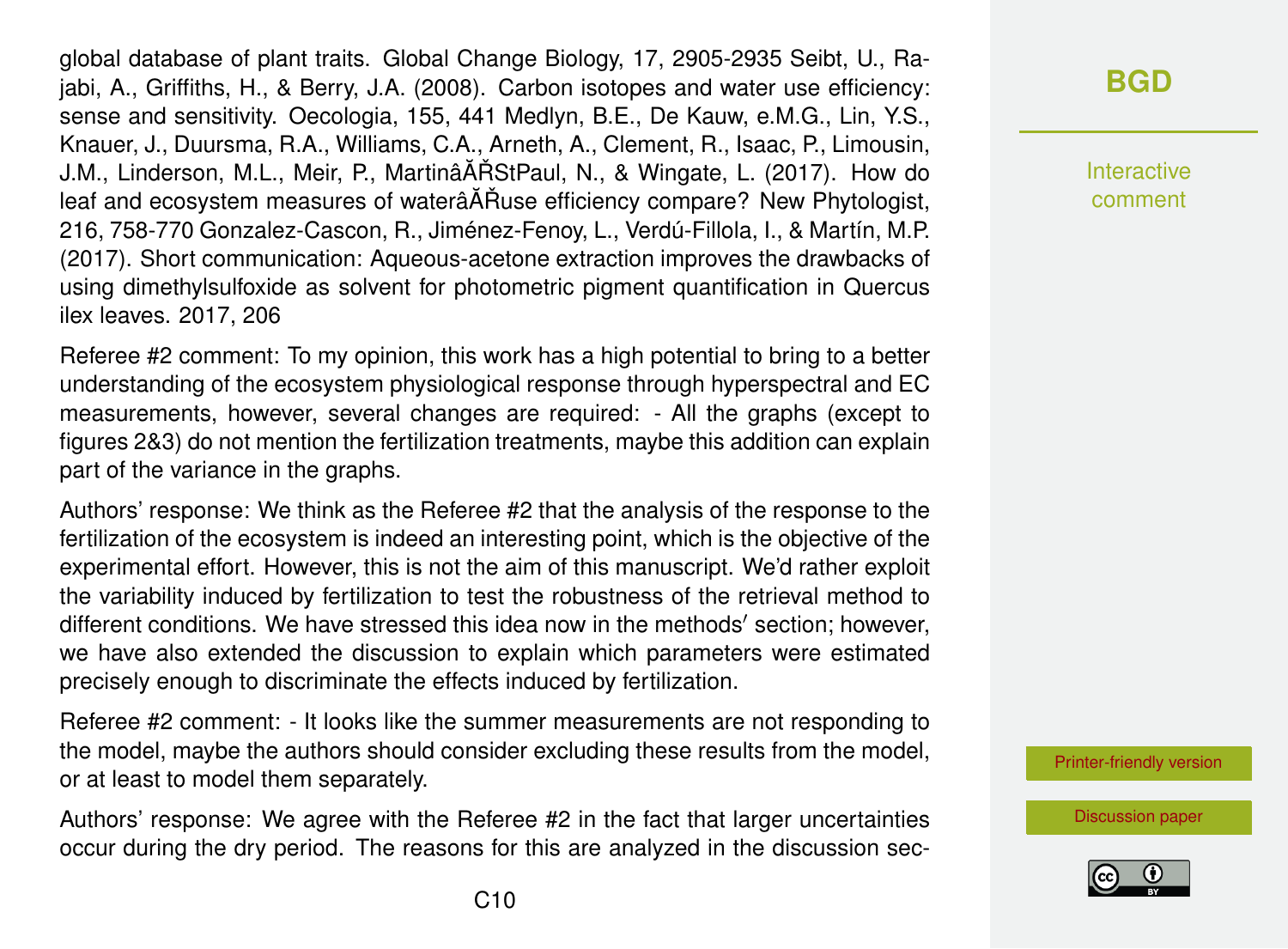tion. We think that, rather than excluding this period it is important to include it in order to understand the potential risks and problems related with the study of this and similar ecosystems during the dry season. Notice that the inversion of the model is independently carried out for each date and tower; thus the presence of these data does not compromise the retrievals in other campaigns/periods. During evaluation, these data will be kept together to represent the total performance of the method. But we will stress this aspect as suggested by Referee #2.

Referee #2 comment: - In general, the discussion is mainly explaining the technical reasons for the model behavior against the other parameters. Maybe connecting the model to the actual physiology measured in the field will lead to a better understanding of the model strengths and weaknesses.

Authors' response: In response to a previous Referee #2 comment, we explained that the overarching goal of this manuscript, which is contributing to fill the knowledge gap about spatiotemporal distributions of key functional vegetation traits controlling carbon and water exchange in terrestrial biosphere modeling. We also explained that the scope of this work limits to the proposition and evaluation of a methodology that, when applied in numerous eddy covariance stations might eventually allow global up-scaling of these traits' distributions. In order to improve the understanding of the relevance and the aim of this manuscript, we will extend the discussion section, especially the first part, to stress the potential of this method and the need to test it in more and different ecosystems. We will stress that we demonstrated that the method is applicable in 3 different eddy covariance systems and with multiple imagery. We therefore think the method can be generally used, and the fact that it has been tested in a challenging ecosystem suggests that it could better perform in other sites where model assumptions are better met. The next steps will be an application on multiple sites with multiple hyperspectral imageries as soon as they will be available from recent or forthcoming space mission such as EnMAP, PRISMA, SBG, and/or DESIS, among others.

Regarding the part of the discussion on the uncertainties, we will try to streamline this

Interactive comment

[Printer-friendly version](https://www.biogeosciences-discuss.net/bg-2019-501/bg-2019-501-AC2-print.pdf)

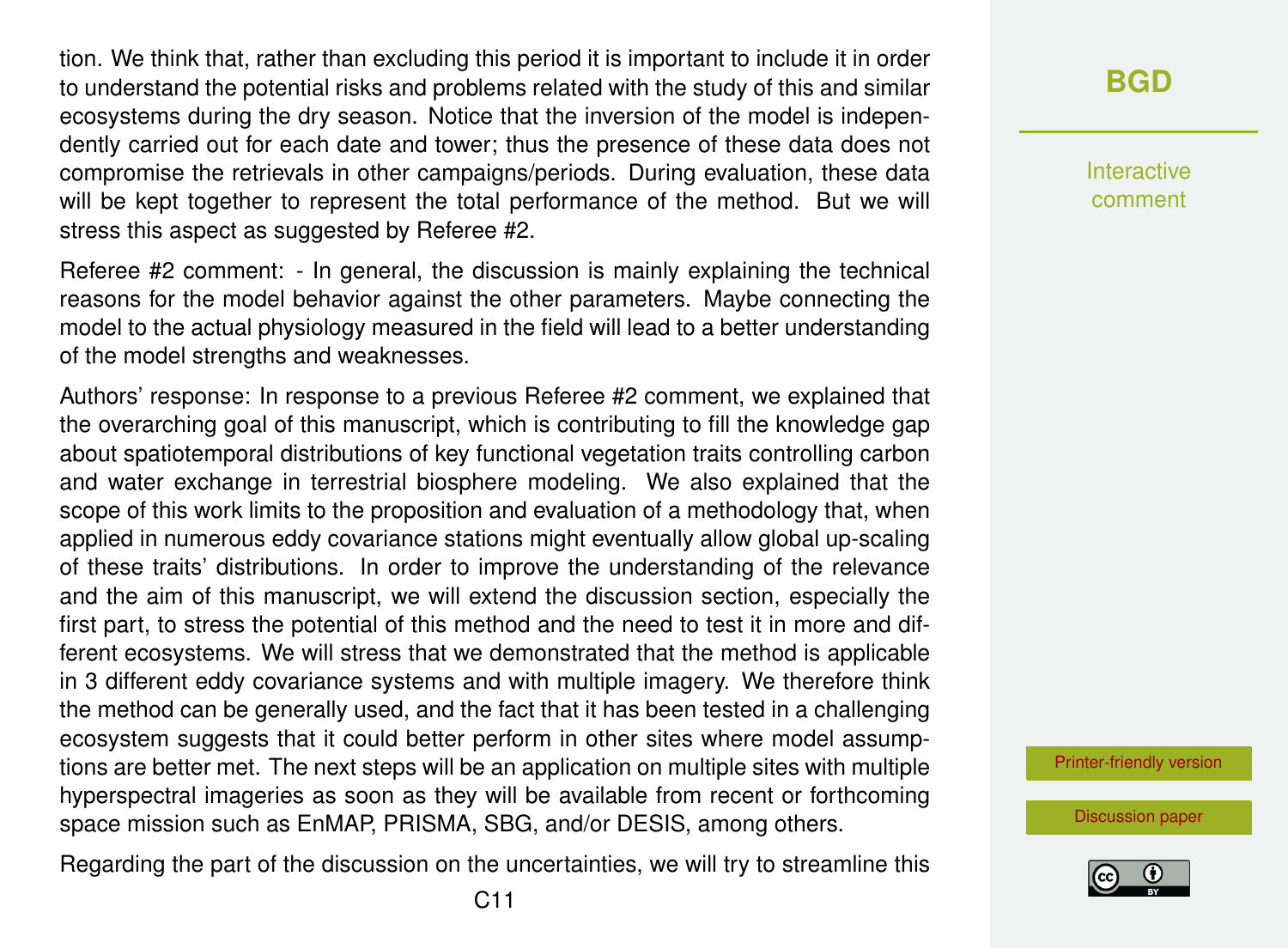section to meet the comment of Referee #2, but we also think that an open discussion on the uncertainties is very useful for the community. Some of the uncertainties discussed are specific of the ecosystem under study but not exclusive and a can affect also grasslands, or other ecosystems structurally heterogeneous. For example, it is well known that unidimensional radiative transfer models do not accurately represent canopies with strong geometrical scattering components due to the presence of occluding volumes. It is also known that the absorption coefficients and the refractive index used by leaf radiative transfer models are effective averages determined from different species. Thus, the properties of some types of vegetation might not be not always accurately represented. Our manuscript does not cover a large and diverse range of ecosystems, but we deal with problems that, with some differences, can be found in other remote sensing studies and sites. We will reinforce this idea in the discussion, and we will reinforce the need of thorough evaluation of these estimates. In this context, we will also strength the connection of our results with the phenology or the physiology of the site in order to discuss the reliability of the estimates and limitations of the method. However, notice that this is not the aim of this manuscript, and more complete and dedicated research has been carried out in parallel works using additional datasets such as denser time series of other measurements. Moreover, a deeper analysis of the model senSCOPE and its connection with physiology both measured and also simulated by the original model SCOPE is presented in the senSCOPE manuscript (Pacheco-Labrador et al., 2020).

References:

Short comments through the MS:

Pacheco-Labrador, J., El-Madany, T.S., van der Tol, C., Martín, M.P., Gonzalez-Cascon, R., Perez-Priego, O., Guan, J., Moreno, G., Carrara, A., Reichstein, M., & Migliavacca, M. (2020). senSCOPE: Modeling radiative transfer and biochemical processes in mixed canopies combining green and senescent leaves with SCOPE. bioRxiv, 2020.2002.2005.935064

**[BGD](https://www.biogeosciences-discuss.net/)**

**Interactive** comment

[Printer-friendly version](https://www.biogeosciences-discuss.net/bg-2019-501/bg-2019-501-AC2-print.pdf)

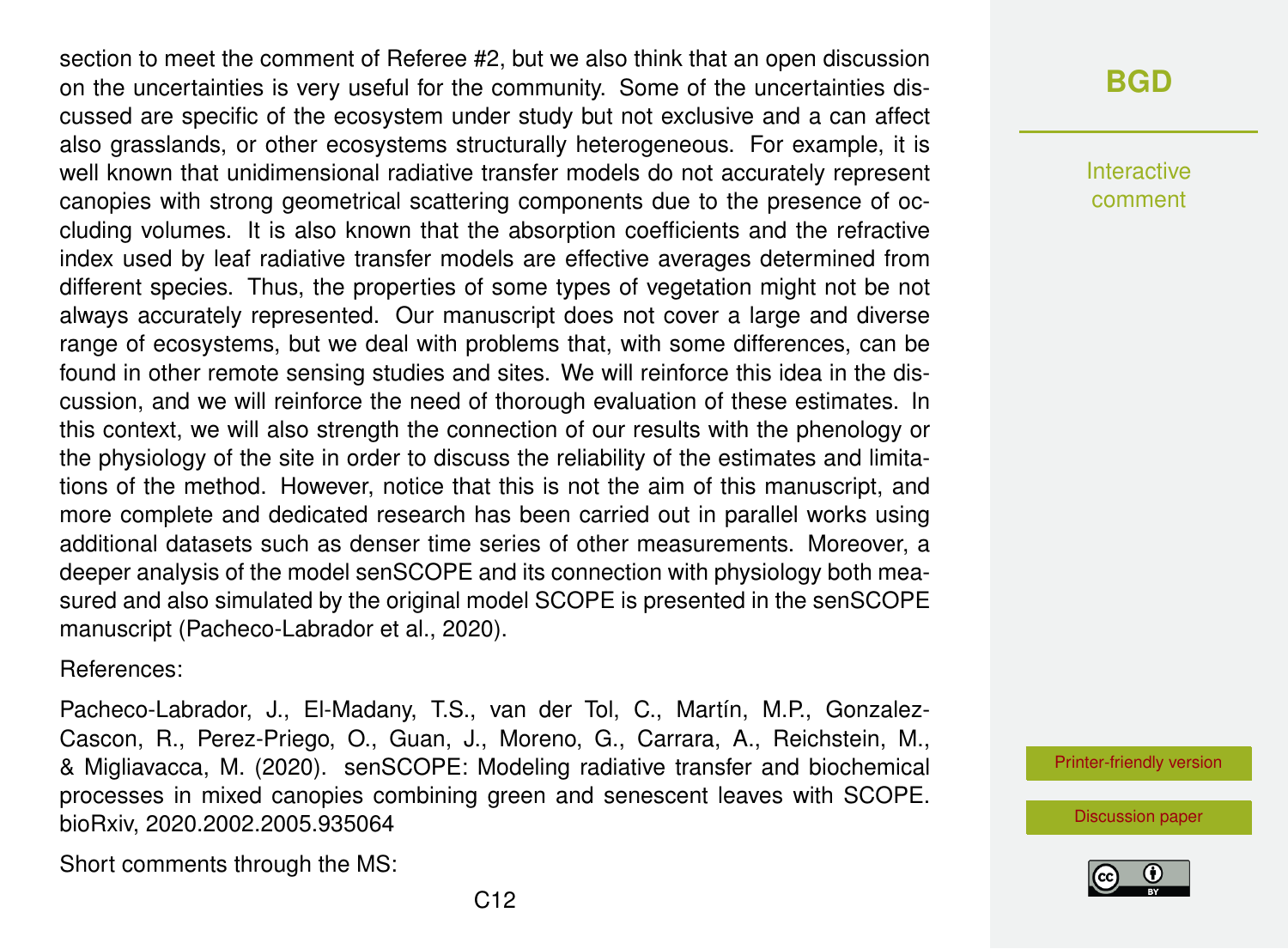- Line 77: Reference is required.

Authors' response: A reference will be added

- Line 79-80: This is a very simplified assumption. many works demonstrated that the atmospheric demand is highly relevant to the transpiration and stomatal response.

Authors' response: The statement will be rephrased to acknowledge also this fact.

- Line 86-87: Reference is required.

Authors' response: A reference will be added

- Line 112: Authors should consider referring to Fu et al. (2020), PCE "Estimating photosynthetic traits from reflectance spectra: A synthesis of spectral indices, numerical inversion, and partial least square regression". Authors' response: Thanks for the suggestion, we have considered the contents of this manuscript and we will include a comment to it in this part of the introduction.

- Line 215-216: WC is a tricky parameter; the leaf relative water content is a more reliable parameter in terms of plant water status.

Authors' response: This parameter is measured since it is one of the input parameters of the leaf radiative transfer model of senSCOPE. Its comparison with estimates is not presented in the manuscript but we confirmed that due to the lack of spectral reflectance data in the SWIR bands this parameter could not be constrained. This was commented in an early version of the manuscript but this comment was removed at some point during the preparation of the submitted document. We will bring it back to the results section as "The lack of information in the short wave infrared prevented adequate constrain of Cw (not shown)."

- Line 226: it is not clear how N content was measured please explain or add a reference.

Authors' response: We will improve the description of the field data used in this

Interactive comment

[Printer-friendly version](https://www.biogeosciences-discuss.net/bg-2019-501/bg-2019-501-AC2-print.pdf)

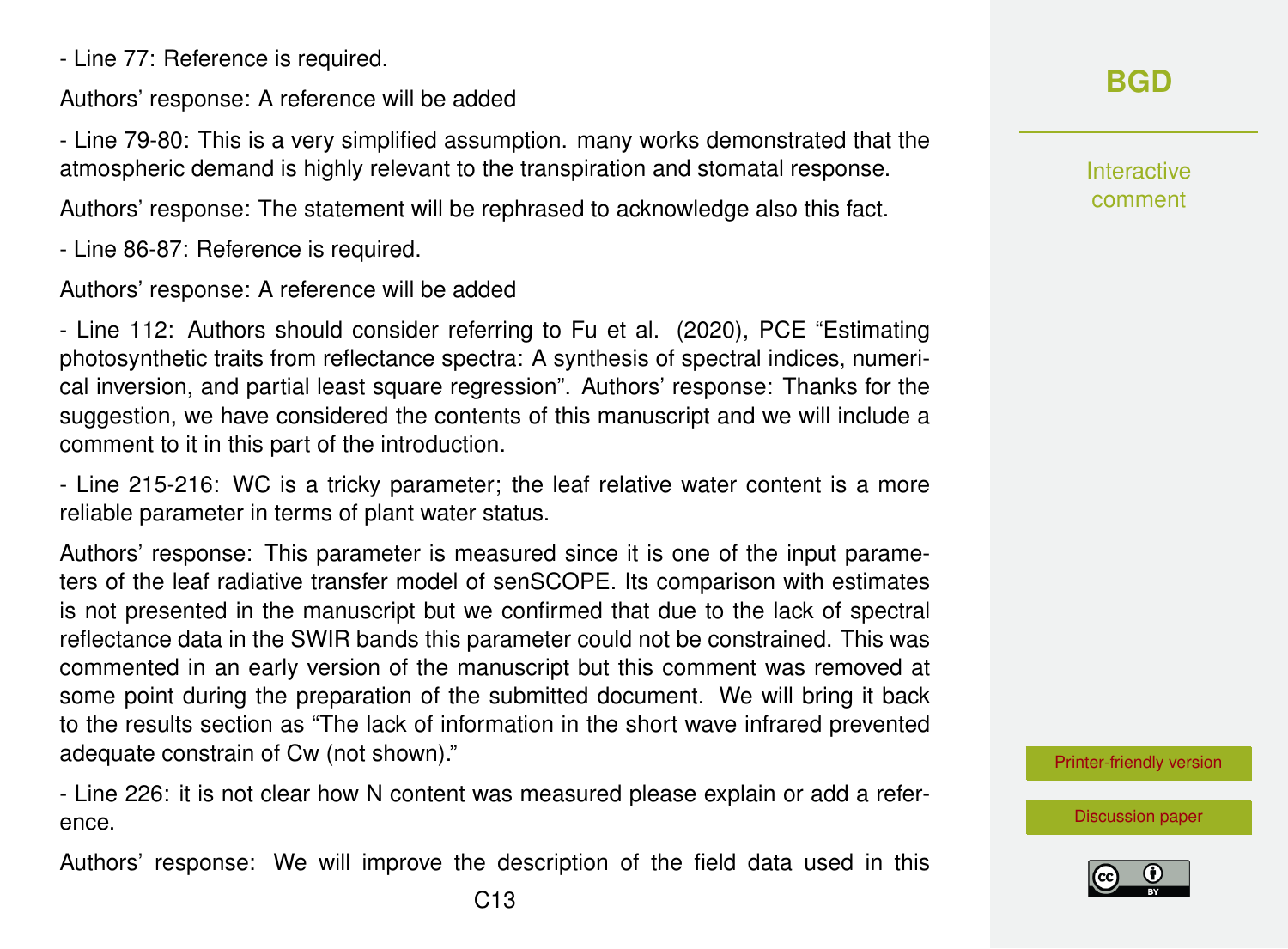C14

manuscript and on how these are integrated to ecosystem level. N determination is now explained in a dedicated supplementary material

- Line 226: which model was used? Reference.

Authors' response: This model was produced for time series of field data available in the study site. We will describe this analysis in a new supplementary material section.

- Line 230: Please note, if it is possible, if the estimation of Cab was done from estimated Nmass or only from measured values.

Authors' response: N was measured in all the campaigns where Cab of the grassland was not; therefore we used the observed relationship in the study site during additional campaigns (not concurrent to airborne overpasses) where grass N and Cab were simultaneously measured to gap-fill Cab in the campaigns where it was not available. This is now more extensively described in the dedicated supplementary material.

- Fig. 4: Fig. 4 please fit the letters in the legend to the figure.

Authors' response: The references to the subplots in the caption will be corrected.

- Fig. 6: to see all the points on the graph and avoid overlap, the authors should make them a bit transparent.

Authors' response: We will add transparency to the points in the plots.

- Fig. 7 please add parameters to the fitted curve and RMSE value.

Authors' response: Curve and parameters will be added. Figure 7 assess the retrievals of the soil resistance to evaporation from the pore space (rss) against soil moisture content. We acknowledge that this parameter is also potentially loose in the inversion, since its effect on the model outputs can saturate above some threshold (for Pacheco-Labrador et al., 2019); and in fact, the relationships between rss and soil moisture content presented in Figure 7 are poorly fit due to the presence of extreme values. Aware of this fact, we have implemented and tested a third step in the inversion where Interactive comment

[Printer-friendly version](https://www.biogeosciences-discuss.net/bg-2019-501/bg-2019-501-AC2-print.pdf)